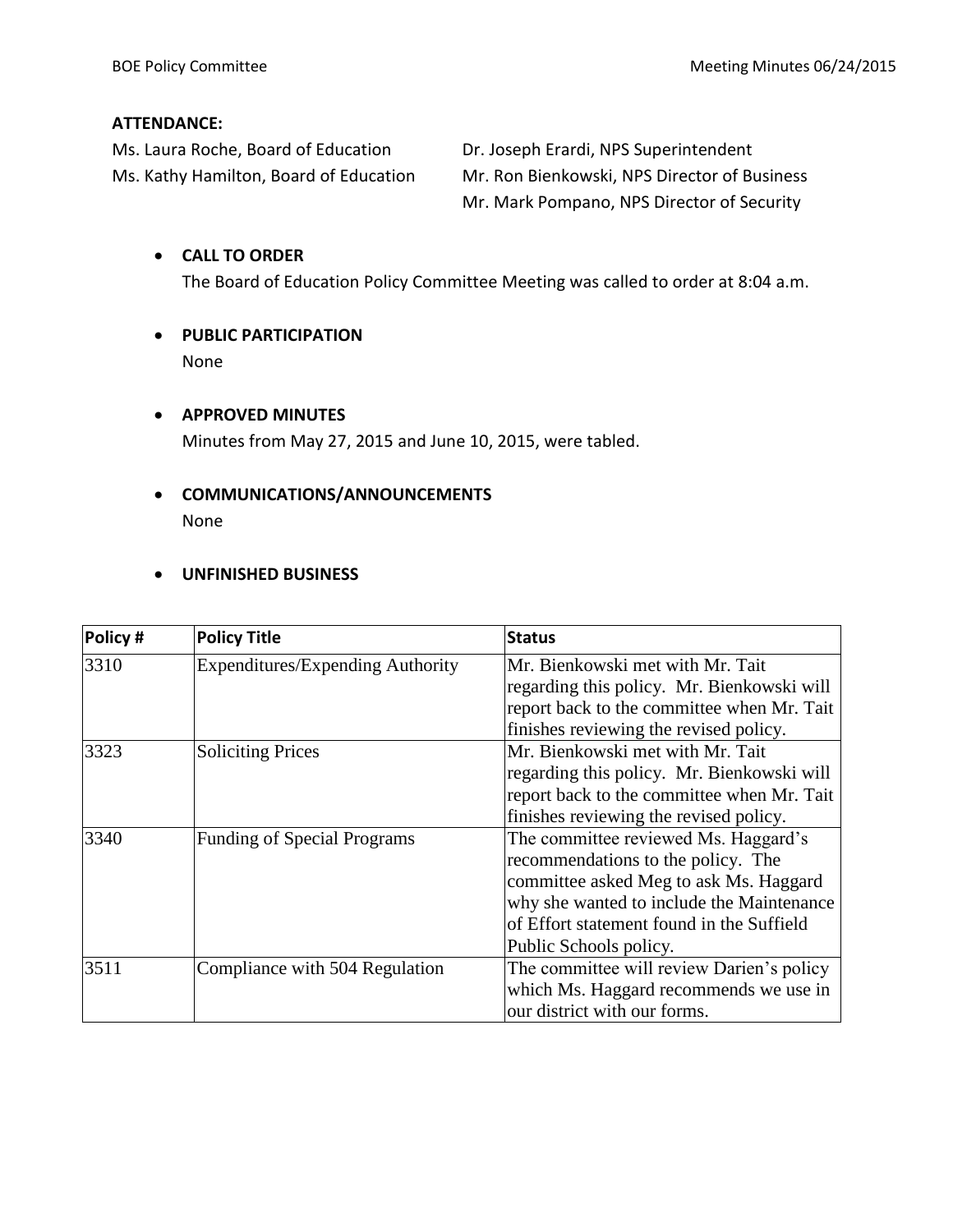| 3513.1 | <b>Energy Conservation</b>           | Use sample policy provided by CABE            |
|--------|--------------------------------------|-----------------------------------------------|
|        |                                      | using paragraphs labeled version one and      |
|        |                                      | version two with a few revisions to the       |
|        |                                      | wording. Mr. Faiella will review the          |
|        |                                      | regulation and get back to the committee      |
|        |                                      | with his recommendations. Will be             |
|        |                                      | addressed at the next committee meeting.      |
| 3513.2 | <b>Recycling Program</b>             | The committee discussed the policy and Mr.    |
|        |                                      | Faiella explained the current recycling       |
|        |                                      | process. Mr. Faiella will survey the building |
|        |                                      | principals to see if a letter is sent home at |
|        |                                      |                                               |
|        |                                      | the beginning of school regarding recycling.  |
|        |                                      | At the next committee meeting Mr. Faiella     |
|        |                                      | will review the policy and make               |
|        |                                      | recommendations. Will be addressed at         |
|        |                                      | the next committee meeting.                   |
| 3515   | <b>Facility Use</b>                  | Mr. Bienkowski placed a call to our           |
|        |                                      | insurance consultant and is waiting to hear   |
|        |                                      | back from him regarding the specific          |
|        |                                      | language. For the next committee meeting,     |
|        |                                      | Mr. Bienkowski will compile information       |
|        |                                      | on facility fees he found on a website        |
|        |                                      | designed for school business managers.        |
|        |                                      | Mr. Bienkowski also said it was important     |
|        |                                      | to put language into the policy stating that  |
|        |                                      | rental fees may be required to be paid in     |
|        |                                      | advance. Mr. Faiella will compare our fees    |
|        |                                      | with other school districts and report back.  |
| 3515.1 | Community Use of School Facilities - | Meg will ask Matt Childs, Gregg Simon         |
|        | <b>Swimming Pool</b>                 | and Lorrie Rodrigue to review policy and      |
|        |                                      | advise. Will be addressed at the next         |
|        |                                      | committee meeting.                            |
| 3516   | Safe and Secure School Facilities,   | Mr. Pompano checked the state statute on      |
|        | Equipment & Grounds                  | conducting a security and vulnerability       |
|        |                                      |                                               |
|        |                                      | assessment which needs to be done every       |
|        |                                      | two years. Mr. Pompano said he would          |
|        |                                      | develop a form based on a template he has     |
|        |                                      | for the NCFF safe schools checklist. Mr.      |
|        |                                      | Faiella will develop a safety/hazard          |
|        |                                      | assessment inspection form.                   |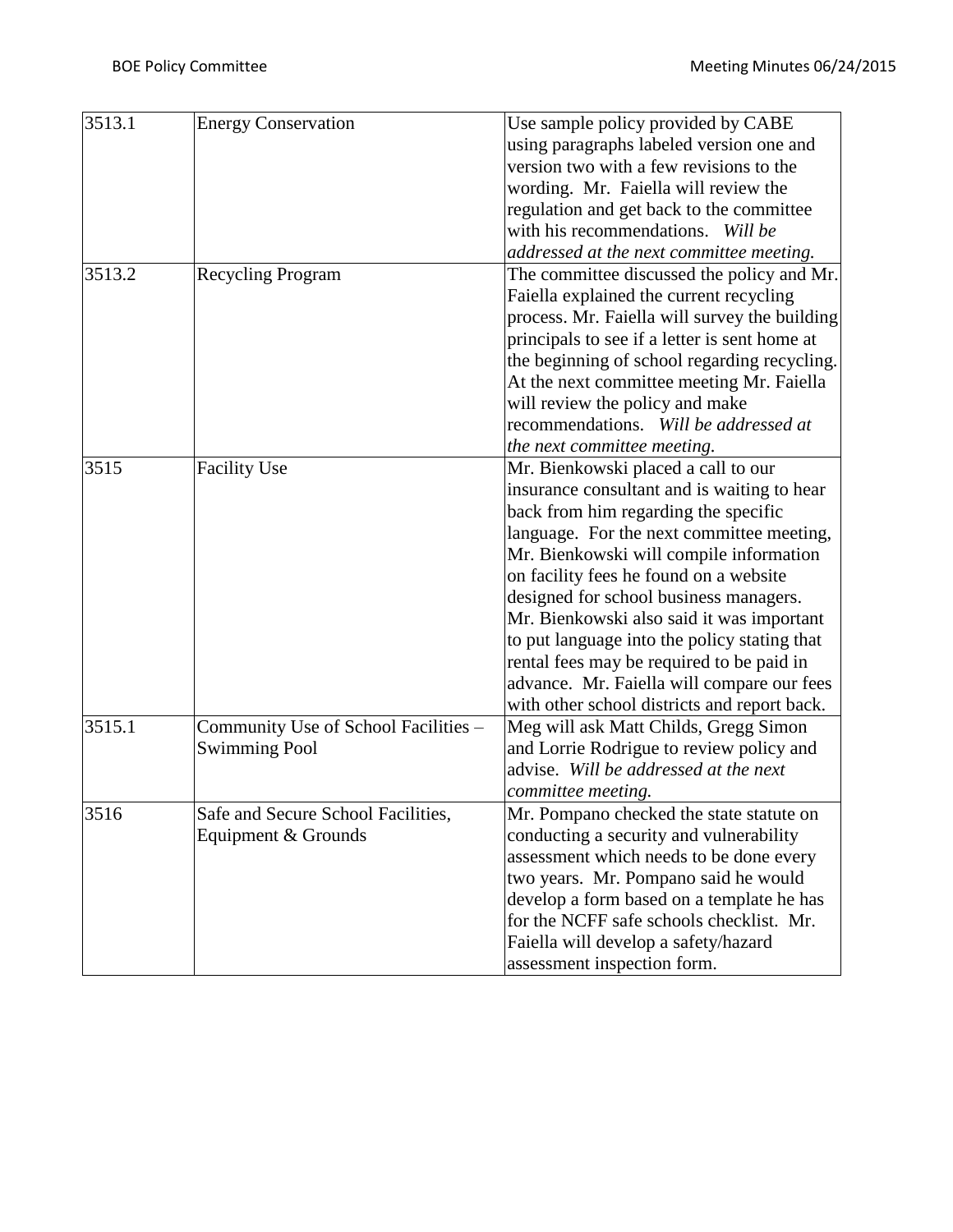| 3516.4  | Sex Offender Notification                   | Use sample policy provided by CABE. The       |  |
|---------|---------------------------------------------|-----------------------------------------------|--|
|         |                                             | committee reviewed the information that       |  |
|         |                                             | Ms. Blanchard provided regarding the          |  |
|         |                                             | current practice on when the schools          |  |
|         |                                             | provide safety information to students on     |  |
|         |                                             | how to protect themselves from abuse,         |  |
|         |                                             | abduction or exploitation. Mr. Pompano        |  |
|         |                                             | reviewed the regulation and added the         |  |
|         |                                             | wording that staff members will               |  |
|         |                                             | immediately contact the building principal    |  |
|         |                                             | and Director of Security if an identified sex |  |
|         |                                             | offender is seen on or nearby school          |  |
|         |                                             | grounds or around any student.                |  |
| 3516.11 | Hazardous Materials Communication           | Mr. Faiella will review policy and make       |  |
|         |                                             | recommendations at the next committee         |  |
|         |                                             | meeting. Will be addressed at the next        |  |
|         |                                             | committee meeting.                            |  |
| 3516.33 | Do Not Resuscitate Order                    | Use existing policy presently number 7-       |  |
|         |                                             | 104A. The committee reviewed emails           |  |
|         |                                             | from Dr. Machado and Ms. Dalton saying        |  |
|         |                                             | they reviewed and approve of the policy.      |  |
| 5132    | <b>Students Dress and Grooming (Current</b> | The student dress code policy was brought     |  |
|         | Student Dress Code Policy 7-500)            | to discussion early and out of order because  |  |
|         |                                             | of feedback heard from several parents and    |  |
|         |                                             | students. A copy of the CABE suggested        |  |
|         |                                             | policy was distributed along with the         |  |
|         |                                             | current Newtown policy. The consensus of      |  |
|         |                                             | the Committee was there needs to be           |  |
|         |                                             | consistency amongst the schools with          |  |
|         |                                             | enforcing the policy and the wording of the   |  |
|         |                                             | policy needs to be updated. Dr. Erardi        |  |
|         |                                             | will survey the principals and students and   |  |
|         |                                             | get back to the Committee with a              |  |
|         |                                             | recommendation. Will be addressed at the      |  |
|         |                                             | next committee meeting.                       |  |

### **NEW BUSINESS**

# o FUTURE MEETING DATES

The committee will not meet over the summer. A meeting schedule will be announced in September.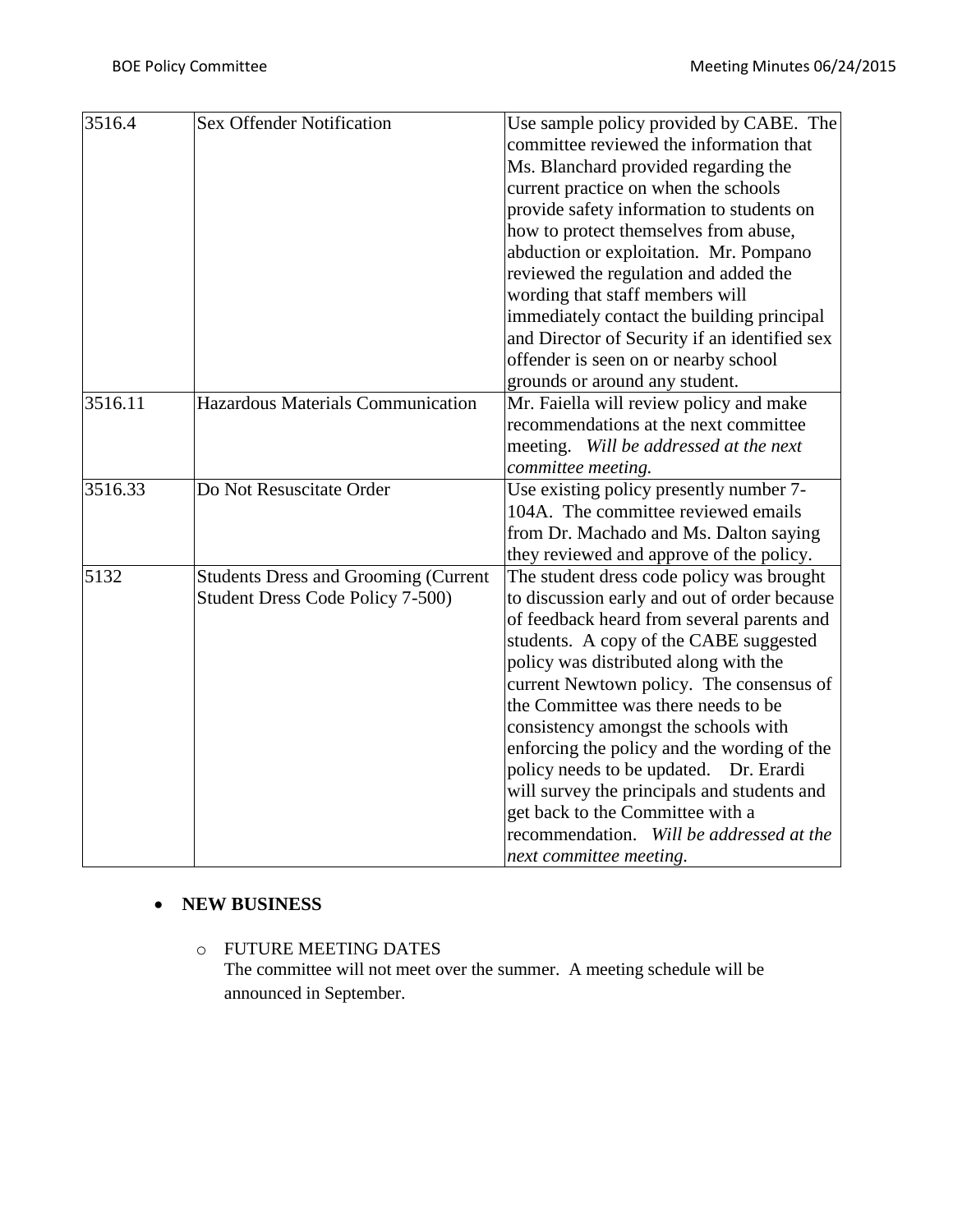| Policy # | <b>Policy Title</b>                    | <b>Status</b>                                 |  |
|----------|----------------------------------------|-----------------------------------------------|--|
| 3515.2   | Vehicles Parked on School Property by  | A discussion took place regarding parking     |  |
|          | <b>Students and Employees</b>          | and student parking fees at the High School.  |  |
|          |                                        | Meg will contact the local school districts   |  |
|          |                                        | and compile a list of their parking fees. Ms. |  |
|          |                                        | Roche suggested a reduced fee for student     |  |
|          |                                        | parking if the permit is obtained before the  |  |
|          |                                        | start of the school year. This will help      |  |
|          |                                        | alleviate the strain on security at the       |  |
|          |                                        | beginning of the school year. Meg will        |  |
|          |                                        | forward the committee Policy 3515.2.          |  |
| 3517     | Security of Building and Grounds       | Use sample policy provided by CABE. Mr.       |  |
|          |                                        | Pompano said this was our current practice.   |  |
|          |                                        | Information on drill scheduling was written   |  |
|          |                                        | into the policy. The committee will ask Mr.   |  |
|          |                                        | Faiella for his input on the "Keys" section   |  |
|          |                                        | of the regulation.                            |  |
| 3517.1   | Site & Building Access                 | Use optional sample policy provided by        |  |
|          |                                        | CABE with revised fee for lost badge.         |  |
| 3517.2   | Vandalism                              | Use existing policy presently numbered 3-     |  |
|          |                                        | 501.                                          |  |
| 3518     | Records and Reports                    | No CABE policy – Do Not Include.              |  |
| 3520     | <b>Data Processing Services</b>        | Use the optional policy to consider from      |  |
|          |                                        | CABE but remove the information box on        |  |
|          |                                        | SDE. The committee asked the Director of      |  |
|          |                                        | Technology, Ms. Carmella Amodeo, to join      |  |
|          |                                        | the discussion for this policy. Ms. Amodeo    |  |
|          |                                        | told the committee that teachers only have    |  |
|          |                                        | access to their current students, while       |  |
|          |                                        | guidance counselors and administration        |  |
|          |                                        | have access to the entire school.             |  |
| 3520.1   | <b>Information Security Breach and</b> | Use new policy to consider from CABE          |  |
|          | Notification                           | Version 1, without regulation. Ms.            |  |
|          |                                        | Amodeo discussed the security of our          |  |
|          |                                        | system and how it is monitored.               |  |
| 3520.11  | <b>Electronic Information Security</b> | Do not include. Covered in Policy 3520.       |  |
| 3520.12  | Data-Based Information Management      | Meg will forward this policy to Ms.           |  |
|          | <b>Systems</b>                         | Amodeo for her input.                         |  |
| 3520.13  | Student Data Protection &              | Do not include.                               |  |
|          | Privacy/Cloud-Based Services           |                                               |  |
| 3521     | Responsibilities and Scope             | No CABE policy – Do Not Include.              |  |
| 3522     | Services Available                     | No CABE policy - Do Not Include.              |  |
| 3523     | Facilities                             | No CABE policy - Do Not Include.              |  |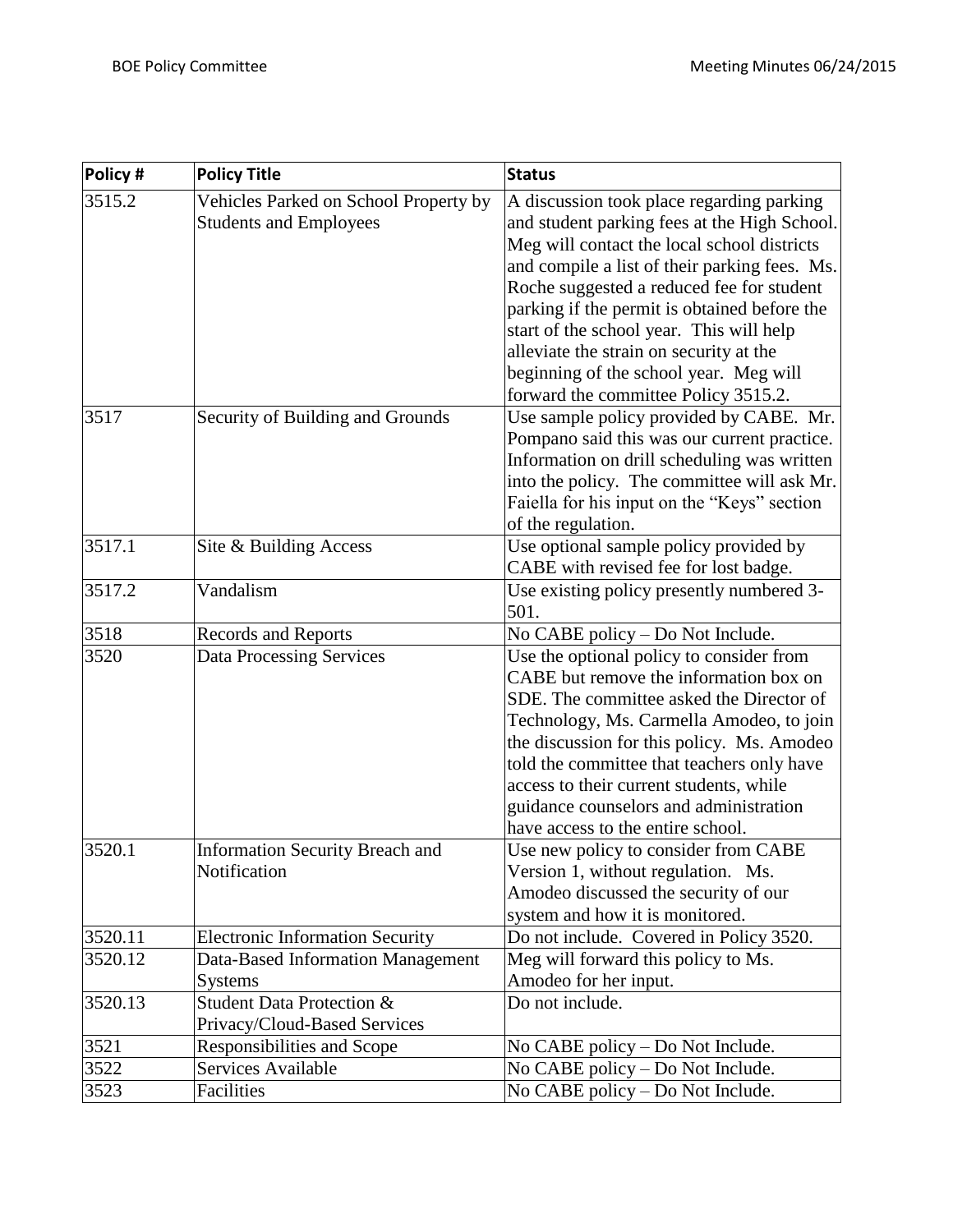| 3523.1 | Acquisition and Updating of      | Use optional policy to consider from CABE   |  |
|--------|----------------------------------|---------------------------------------------|--|
|        | Technology                       | with added "1d. When applicable"            |  |
|        |                                  | purchases in partnership with the Town      |  |
|        |                                  | should be considered". Discuss lease to     |  |
|        |                                  | buy at next policy committee meeting.       |  |
| 3523.2 | <b>Operation and Maintenance</b> | $\overline{N}$ CABE policy – Do Not Include |  |

# **ACTION ITEMS FOR NEXT MEETING**

| <b>Responsible</b> |                                                  |                 |                 |
|--------------------|--------------------------------------------------|-----------------|-----------------|
| Party              | <b>Action</b>                                    | <b>Comments</b> | <b>Due Date</b> |
|                    | Mr. Bienkowski Policy 3310 - Purchasing          |                 | September       |
|                    | Guidelines - Mr. Bienkowski will                 |                 |                 |
|                    | report back to the committee with                |                 |                 |
|                    | Mr. Tait's recommendations                       |                 |                 |
|                    | Mr. Bienkowski   Policy 3323 - Soliciting Prices |                 | September       |
|                    | (Bids and Quotations) - Mr.                      |                 |                 |
|                    | Bienkowski will report back to the               |                 |                 |
|                    | committee with Mr. Tait's                        |                 |                 |
|                    | recommendations                                  |                 |                 |
| Meg                | Policy 3340 - Funding of Special                 |                 | September       |
|                    | Programs – Meg will ask Ms.                      |                 |                 |
|                    | Haggard why she wants to include                 |                 |                 |
|                    | the Maintenance of Effort                        |                 |                 |
|                    | statement found in the Suffield                  |                 |                 |
|                    | Public Schools policy.                           |                 |                 |
| Dr. Erardi         | Policy $3510 -$ Operation and                    |                 | September       |
|                    | Maintenance of Plant – Dr. Erardi                |                 |                 |
|                    | will speak to Ms. Suzanne                        |                 |                 |
|                    | D'Eramo about change in title                    |                 |                 |
|                    | from Director of Facilities to                   |                 |                 |
|                    | Director of Operations.                          |                 |                 |
| Committee          | Policy 3511 – Compliance with                    |                 | September       |
|                    | 504 Regulation - The committee                   |                 |                 |
|                    | will review the policy from                      |                 |                 |
|                    | Darien provided by Ms. Haggard                   |                 |                 |
|                    | and address at their next meeting.               |                 |                 |
| Mr. Faiella        | Policy $3513.1$ – Energy                         |                 | September       |
|                    | Conservation - Mr. Faiella will                  |                 |                 |
|                    | review the regulation and advise                 |                 |                 |
|                    | at the next committee meeting.                   |                 |                 |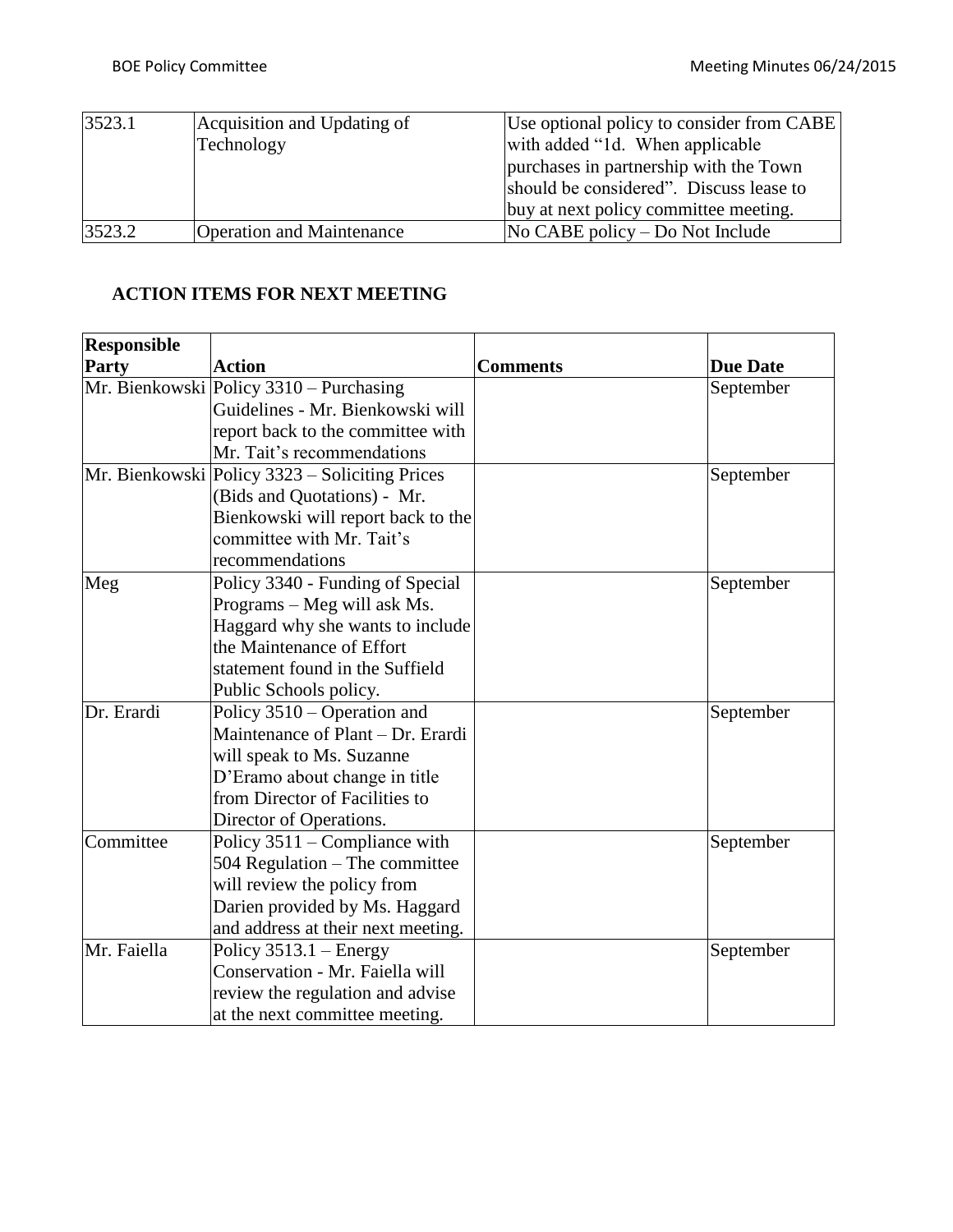| Mr. Faiella | Policy $3513.2$ – Recycling                       | September |
|-------------|---------------------------------------------------|-----------|
|             | Program – Mr. Faiella will survey                 |           |
|             | the building principals to see if a               |           |
|             | letter is sent home on recycling at               |           |
|             | the beginning of the school year.                 |           |
|             | Mr. Faiella will update the                       |           |
|             | committee and make                                |           |
|             | recommendations at the next                       |           |
|             | committee meeting.                                |           |
| Mr. Faiella | Policy $3515$ – Facility Use – Mr.                | September |
|             | Mr. Bienkowski Faiella will compare our fees with |           |
|             | other school districts. Mr.                       |           |
|             | Bienkowski will report back to                    |           |
|             | committee with insurance                          |           |
|             | consultant's recommendation and                   |           |
|             | compile information on facility                   |           |
|             | fees he found on a website                        |           |
|             | designed for school business                      |           |
|             | managers.                                         |           |
| Meg         | Policy 3515.1 – Community Use                     | September |
|             | of School Facilities – Swimming                   |           |
|             | Pool - Meg will ask Dr. Rodrigue,                 |           |
|             | Mr. Simon and Mr. Childs to                       |           |
|             | review policy and advise at next                  |           |
|             | meeting.                                          |           |
| Meg         | Policy 3515.2 - Vehicles Parked                   | September |
|             | on School Property by Students                    |           |
|             | and Employees - Meg will                          |           |
|             | forward a copy of the policy to the               |           |
|             | committee. She will also contact                  |           |
|             | local school districts and compile                |           |
|             | a list of their parking fees.                     |           |
| Mr. Pompano | Policy 3516– Safe and Secure                      | September |
| Mr. Faiella | School Facilities, Equipment and                  |           |
|             | Grounds - Mr. Pompano will                        |           |
|             | develop form based on a template                  |           |
|             | he has for the NCFF safe schools                  |           |
|             | checklist. Mr. Faiella will                       |           |
|             | develop a safety/hazard                           |           |
|             | assessment inspection form.                       |           |
| Mr. Faiella | Policy 3516.11 - Hazardous                        | September |
|             | Materials Communication - Mr.                     |           |
|             | Faiella will review policy and                    |           |
|             | make recommendations at the                       |           |
|             | next committee meeting.                           |           |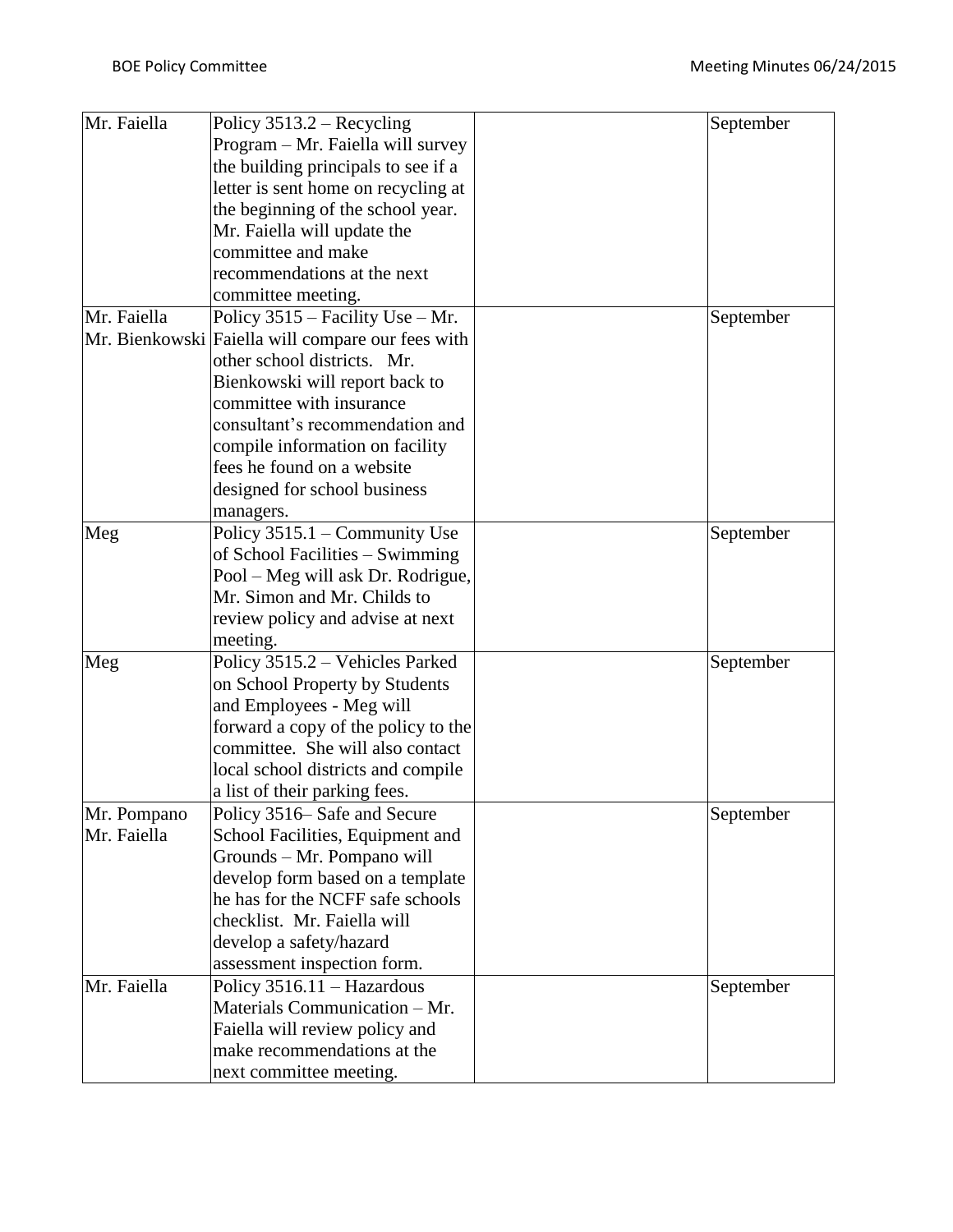| Mr. Faiella | Policy 3517 - Security of Building    | September |
|-------------|---------------------------------------|-----------|
|             | and Grounds - Mr. Faiella will        |           |
|             | make recommendations on the           |           |
|             | "Keys" section of the regulation.     |           |
| Meg         | Policy 3520.12 - Data-Based           | September |
| Ms. Amodeo  | <b>Information Management Systems</b> |           |
|             | - Meg will forward the policy to      |           |
|             | Ms. Amodeo for her input.             |           |
| Dr. Erardi  | Policy $3523.1$ – Acquisition and     | September |
|             | Updating of Technology – The          |           |
|             | committee will discuss lease to       |           |
|             | buy at their next committee           |           |
|             | meeting.                              |           |
| Dr. Erardi  | Policy 5132 - Student Dress and       | September |
|             | Grooming – Dr. Erardi will survey     |           |
|             | the principals and students and get   |           |
|             | back to the committee with a          |           |
|             | recommendation.                       |           |

# **NEXT SET OF POLICIES TO REVIEW AND REVISE**

Series 3000 (Business/Non-Instructional Operations):

| Policy # | <b>Policy Title</b>                      | <b>Point Person</b> |
|----------|------------------------------------------|---------------------|
| 3400     | <b>Accounts</b>                          | Mr. Freedman        |
| 3410     | <b>System of Accounts</b>                | Mr. Freedman        |
| 3420     | <b>Classification of Expenditures</b>    | Mr. Freedman        |
| 3430     | <b>Periodic Financial Reports</b>        | Mr. Freedman        |
| 3431     | Treasurer's Report                       | Mr. Freedman        |
| 3432     | <b>Budget and Expense Reports</b>        | Mr. Freedman        |
| 3433     | <b>Annual Financial Reports</b>          | Mr. Freedman        |
| 3434     | Periodic Audit                           | Mr. Freedman        |
| 3435     | Fraud Prevention and Investigation       | Mr. Freedman        |
| 3440     | Inventories                              | Mr. Freedman        |
| 3450     | Monies in School Buildings               | Mr. Freedman        |
| 3451     | Petty Cash Fund                          | Mr. Freedman        |
| 3452     | <b>Revolving Funds</b>                   | Mr. Freedman        |
| 3453     | <b>School Activity Funds</b>             | Mr. Freedman        |
| 3453.1   | <b>Unexpended Class Fund</b>             | Mr. Freedman        |
| 3454     | Gate Receipts and Admission              | Mr. Freedman        |
| 3455     | <b>High School Concession Stand</b>      | Mr. Freedman        |
| 3523.3   | School Facilities - Playground Equipment | Dr. Erardi          |